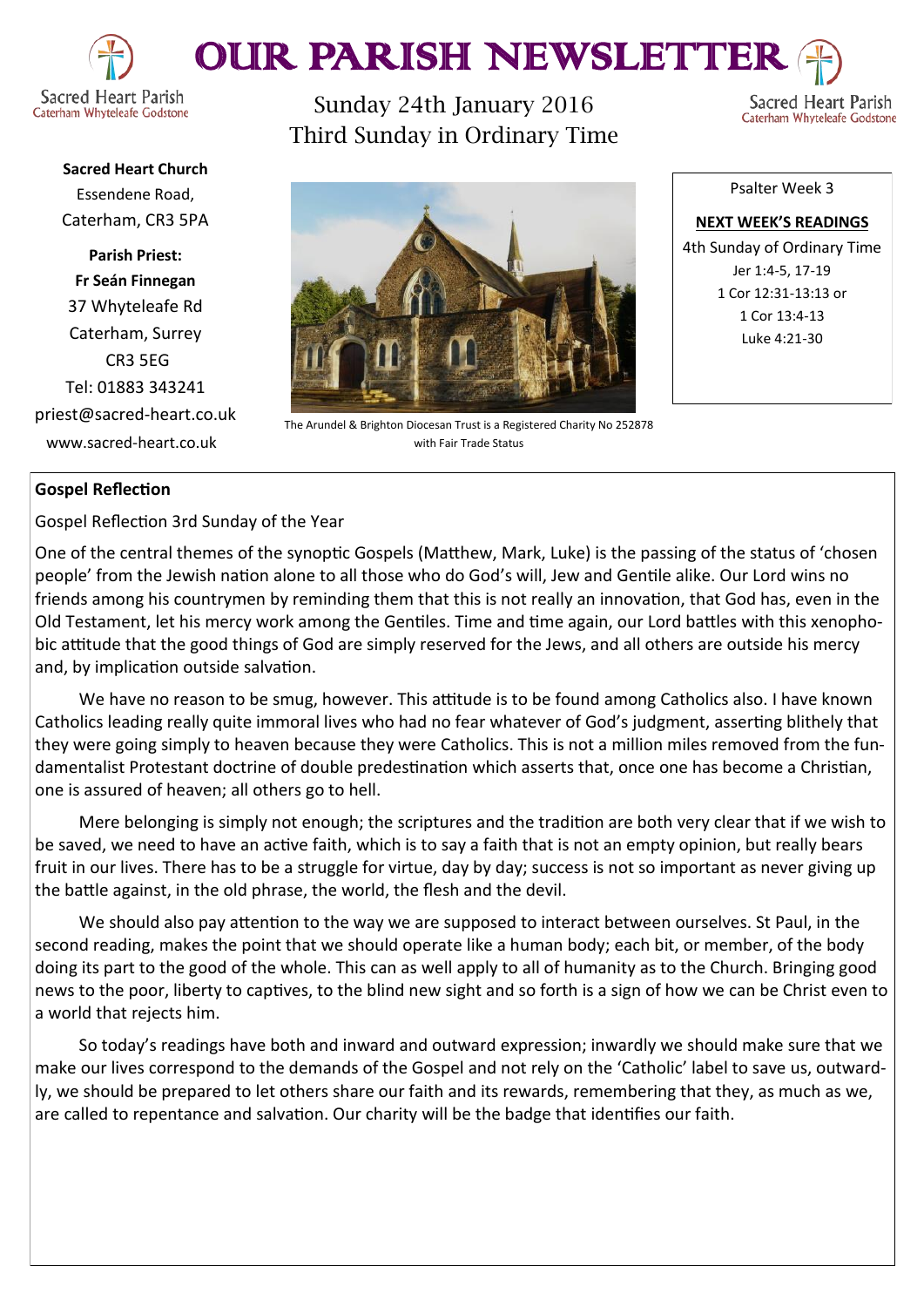### **Thank you**

My sincere thanks to all for making my birthday so memorable. The Masses, gifts and cards were all greatly appreciated. Holy Mass will be offered as a thank you to all. Ruby



When Jesus spoke, the people got upset! What do we do?

**Join us** to find out – and continue our consideration of the readings for next Sunday **All welcome! 8.00p.m. Wednesday 27th January,** 

**in the Old Sacristy** (next to the Old Hall)

Are there one or two people out there who might be willing to help count the collection? It involves about an hour and a half on a Monday morning, and the more people who volunteer, the less often anyone has to do it. Please have a word with Jimmy Mullen, Fr Seán or the office. Ministers of Holy Communion: Please do not forget to

Next week, Fr Seán will be away 25-29th January; no Masses, therefore, until Saturday morning. Bishop Richard has asked that we not distribute Holy Communion in the church outside Mass.

The 9am Leaven group will be meeting after the 9am Mass on Sunday 7th February. If there is anything you would like us to discuss please mention it to one of the group, Pat Magnus, Mark Ryland, Joy Cutler, Moyra Brohier, Cheryl Daly, Rosemary Kinman, Frances Roberts, Richard Williams, Val Williams, Rosemary Kinman. Tree Dodington or Michele Anderson. Alternatively speak to the Welcomer who will then speak to one of the group.

#### **John Fisher vacancy**

#### **TEACHER OF PHYSICAL EDUCATION - Required from 1st September 2016 TLR 2C £2,613 available for suitably qualified candidate**

The school wishes to appoint, from  $1<sup>st</sup>$  September 2016, a graduate teacher of Physical Education to teach in a department that covers: core P.E., GCSE and A Level PE together with Btec First and National Diploma in Sports Science at this highly regarded, over-subscribed Catholic 11 -18 boys comprehensive school.

The successful candidate will join an excellent department with an admirable record of very high examination success. The School has a national reputation in rugby, cricket, athletics and cross country. An ability to coach rugby and one other area will be essential. Commitment to extra-curricular activities will be essential.

The post would represent an outstanding opening for someone with teaching experience. A TLR for KS4 Coordinator will be available for a suitably qualified candidate.

Application forms are available by downloading via the website on http:// johnfisherschool.org/ where further information on the school and department may be found. Salary payable is on the Teachers Main Scale, including Outer London Weighting. Completed application forms should be sent with a covering letter to Janet Rigby, Office Manager on [jrigby3@suttonmail.org](mailto:jrigby3@suttonmail.org) by noon on the closing date: Friday,  $29<sup>th</sup>$  January 2016. Interviews will be held week commencing 1<sup>st</sup> February 2016. The School is committed to safeguard*ing and promoting the welfare of children and to equality of opportunity. An enhanced CRB will be required.*

We are looking for a DJ for the Scared Heart NYE 2016 : Please contact Mark on 07736750085 if you can help or recommend someone.

# **Christmas Nativity 2016 Volunteers needed**

If you would like to arrange the Children's Nativity reenactment at the Christmas Family Mass this year, please let the Office know. A lot of hard work and preparation goes into this process so an early start would ease the pressure over the busy Christmas period.

## Parish Women's Group -

There will be a Business Meeting in the Old Hall following the Parish Lunch on Wednesday 3rd February 2016. approx. 2.15 pm.

genuflect (if you can!) with the priest before 'This is the Lamb of God'. I suggest that when you come up to the altar after the Our Father, that you stand at either end of the altar, where the purification cloths wait for you. Then if you need to steady yourself to genuflect, you can.

Today will celebrate the annual United Service of Caterham & District Churches Together. This year it will take place in our own church at 7pm: please do make every effort to come, not least to welcome our non-Catholic Christian brothers and sisters.

**Stress in Your Marriage? –** Retrouvaille is a program for married couples that feel bored, disillusioned, frustrated, or angry in their marriage. Some experience coldness. Others experience conflict in their relationship. Most don't know how to change the situation or even communicate with their spouse about it. This programme has helped 6,000 couples who were experiencing difficulties in their marriage in the past year. For confidential information about 'Retrouvaille' or to register for the programme commencing with a residential weekend on  $11<sup>th</sup>$  - 13<sup>th</sup> March 2016, the email

[info@retrouvaille.org.uk](mailto:info@retrouvaille.org.uk) ; call or text 0788 7296983 or 0797 3380443 or visit [www.retrouvaille.org.uk](http://www.retrouvaille.org.uk)

[info@retrouvaille.org.uk;](mailto:info@retrouvaille.org.uk) call or text 0788 7296983 or 0797 3380443 or visit [www.retrouvaille.org.uk](http://www.retrouvaille.org.uk)

# **Offertory Collection**

Sincere thanks for your generosity last weekend: Offertory: £782.35 (Gift Aid £350.22) Second collection: £322.15

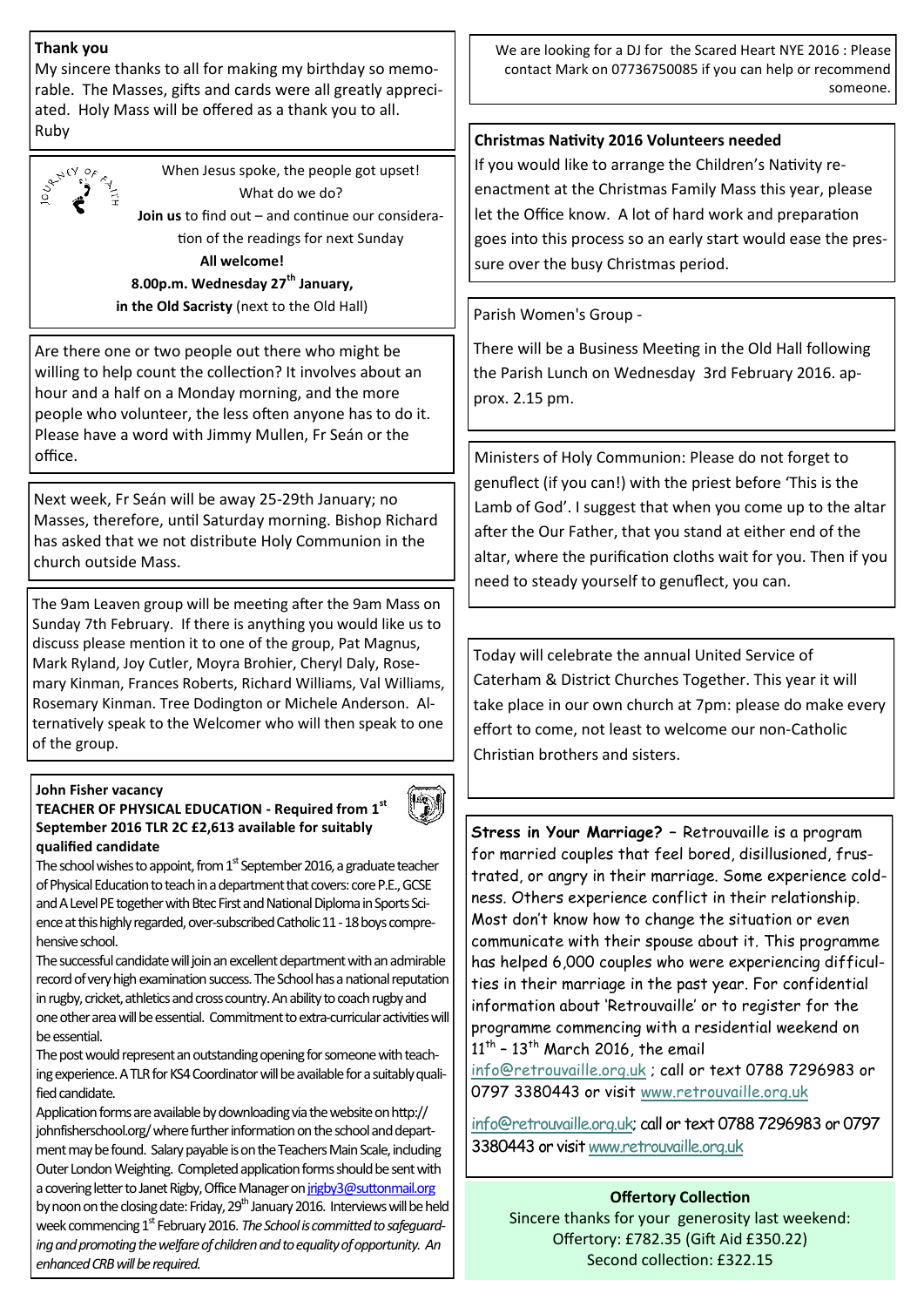# **WHAT'S ON IN THE PARISH THIS WEEK**

| Sun 24th: | Children's liturgy at 9am & 10:45 Masses |  |
|-----------|------------------------------------------|--|
|           | Tea & Coffee after 10:45am Mass          |  |
| Mon:      | Tea & Coffee after Mass (Old Hall)       |  |
| Tues:     | 9:15-11:15 Toddler Group. (Old Hall)     |  |
| Wed:      | 8pm Journey of Faith (Old Sacristy)      |  |
| Fri:      | 9am Coffee morning (cent hall)           |  |
| Sat:      | 3:45pm First Holy Communion session 4A   |  |
| Sun 31st: | Children's liturgy at 9am & 10:45 Masses |  |
|           | Tea & Coffee after 10:45am Mass          |  |
|           | 3:45pm First Holy Communion session 4B   |  |

# **Monthly coffee and shopping mornings starting Friday 29th January - 9am onwards, Centenary Hall**

On the last Friday of each month, the Centenary Hall will be open in the morning to anyone who wants to come along for a coffee and a catch-up with friends. If you're in the mood for shopping there will be a variety of stalls selling various goodies including clothes, bags, jewellery and cosmetics. Entry is free and all are welcome! If you are interested In having a stall please contact Lisa at [lisadonohue@live.com](mailto:lisadonohue@live.com)

We have recently received two very nice letters from Bishop Richard.

In the first, he thanked us for the substantial contribution we made, from the profits of the sale of St Thomas', to the Priests' Training Fund. He writes:

"Please could I ask you to pass on my thanks to everyone in the parish for this wonderful expression of support for priestly formation, which is also a mark of the appreciation of the life and work of the priests of the Diocese.

It is hoped that we may have five men beginning formation for the Priesthood in 2016. Please could I ask you to keep them in prayer, together with all those who are in the earlier stages of their reflection about vocation."

# He also wrote saying

"Please accept this all-too-belated thanks for your hospitality on the occasion of the Mass for Fr John Gwynn… It was a very special celebration and a lovely Mass and also the gathering that followed. We were blessed to have Jesuit representatives, and it was a real joy for me to be with you all.

As you say in your letter, the link between the 'Micks' and the parish is strong and I am grateful to you for continuing that link and for the prayers of the parish for the Regiment. With every blessing, +Richard."

# **Illuminate @ Worth Abbey: 19-21st February**

A weekend retreat for young people in years 9-13. Over the weekend we will be exploring Psalm 26 and unpacking what it means for us today. The weekend will include inspiring talks, time for discussion, participation in the Monk's prayer, time for space and prayer, lots of yummy food, praise and worship, silly games and time to chill out and get to know each other. It is an excellent opportunity for young people to grow in their faith through making friends and having a whole lot of fun in the beautiful setting of Worth Abbey. Please email [francescacarbone@btinternet.com](mailto:francescacarbone@btinternet.com) for further information and to book email [toc@worthabbey.net.](mailto:toc@worthabbey.net) Booking deadline 12<sup>th</sup> February.



## **Your Prayers are requested for the following persons who are ill or housebound:**

Pat Knight; Kathleen & John Saunders; Helen Keogh; Daisy Hill; Christopher Browne; Kit Monk; Krista Thompson; Jane Hill; Rosemary Whale; Pam Weaver; Jimmy Mullen; Bernie Horrocks; Margaret Robertson; Heather Tordimah; Jenny Rowen; Elizabeth Daley; Eileen, Mel & Rose Lattimore; Bryan Smith; Rose Knight; Oliver Farrell; Seeta Pillay; Christopher Miles; Pat McCoy; John Dunlop, Elise O'Connor, Malcolm Bowen, John Gilford, Chris Norman, Bridget Crook, Baby Tabitha Harrison, Christine Vernon, Peggy Sisman, Maureen Kelly, Val Williams, Mary Wallace, Maria Saunders, Don Hancock, Gina Waiton & Joe Kelly.

# **Second Collections**

Today there will be a Second Collection for Catholic Association for Racial Justice. This is not eligible for Parish Gift Aid.

**Baptisms** - Dominic Horan will be Baptised next week. Please keep him in your prayers.



#### **Newsletter hardcopies**

If you have internet access please sign up to receive the weekly newsletter via email. We will be reducing the number of hardcopy's in the porch, to help bring down the cost of printing. If you cannot sign up via the website please email the office. Please continue to take a newsletter if you do not have internet

access.

# **FIRST HOLY COMMUNION 2015 /2016**

We will be meeting again at the end of the month but in the meantime, please remember that all candidates should be attending Mass at The Sa-



cred Heart Church and need to collect a badge from a catechist **before** Mass and **return** it after Mass. **If you are late for Mass** and are unable to get a badge please find a catechist at the end of Mass.

Could we also remind parents that all children should be guided through Mass and supervised at all times. If you have younger children please ensure that the FHC candidate is left with a responsible adult.

If you haven't already signed up for your sessions please email [fhc.sacredheart@gmail.com](mailto:fhc.sacredheart@gmail.com) with your preferred dates.

# **DATES FOR YOUR DIARY**

Saturday 30th January 2016, 3:45pm - Parent & Child session 4A Sunday 31st January 2016, 3:45pm - Parent & Child session 4B Saturday 27th February 2016, 3:45pm - Parent & Child session 5A Sunday 28th February 2016, 3:45pm - Parent & Child session 5B Saturday 19th March 2016, 3:45pm - Parent & Child session 6A Sunday 20th March 2016, 3:45pm - Parent & Child session 6B Thursday 14th April 2016, 8pm - 9pm - Parent Session (Old Hall) Saturday 23rd April 2016, 3:45pm - Parent & Child session 7A Sunday 24th April 2016, 3:45pm - Parent & Child session 7B (Scouts, Cubs & Beavers please be aware that there will be a St George's Day parade on 24th April so you will need to attend the 23rd April session) If you have any questions, please contact Anne Marie Young via email on [fhc.sacredheart@gmail.com](mailto:fhc.sacredheart@gmail.com) .